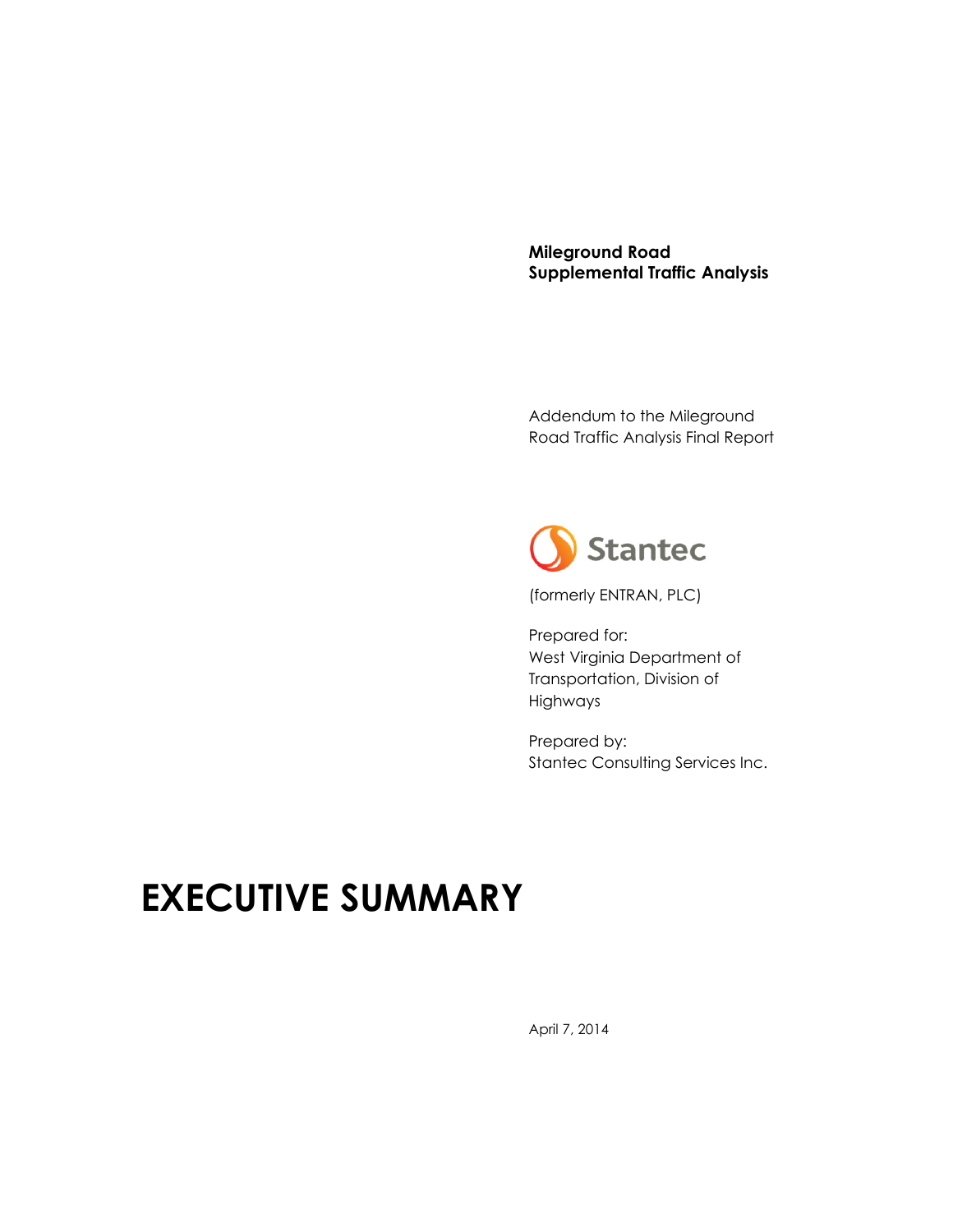## **Executive Summary**

The objective of the original Mileground Road Traffic Analysis was to conduct an evaluation of previously developed alternatives for improving the heavily-traveled Mileground Road and to provide information to decision makers in selecting a preferred alternative. That study demonstrated that the No Build or Do Nothing alternative was not a good option, as anticipated traffic growth in the corridor would only serve to worsen current congestion. Two feasible alternatives resulting from that study were:

- A five-lane alternative would upgrade Mileground Road to a five-lane facility with a continuous center two-way left-turn lane and signalized intersections;
- A four-lane alternative would upgrade Mileground Road to a four-lane median-divided facility with roundabouts at major intersections.

The initial study evaluated the impacts of these alternatives and listed advantages and disadvantages associated with each, but did not recommend a preferred alternative (as providing this recommendation was not within the scope of work).

Since the initial study was completed, in response to local concerns over a proposed roundabout intersection at Mileground Road/Hartman Run Road/Airport Boulevard, the West Virginia Department of Transportation, Division of Highways ("WVDOH") performed an independent analysis of this roundabout.

As a supplement to the initial study, Stantec was tasked with performing an analysis to look further into traffic operations at this intersection. Specific tasks involved reviewing the initial study results, reviewing the WVDOH analysis results, providing a comparison between roundabout and traffic signal control at the Mileground Road/Hartman Run Road/Airport Boulevard intersection, and drawing conclusions from the supplemental analysis. Questions to be answered included:

- What are anticipated peak period queue lengths?
- Are there left-turn spillback issues and impacts with either design and, if so, what are they?
- What are the cross-sectional needs for a roundabout design and for a signalized intersection design?
- What are turn lane storage requirements?
- What are pedestrian issues that need to be considered with each alternative?